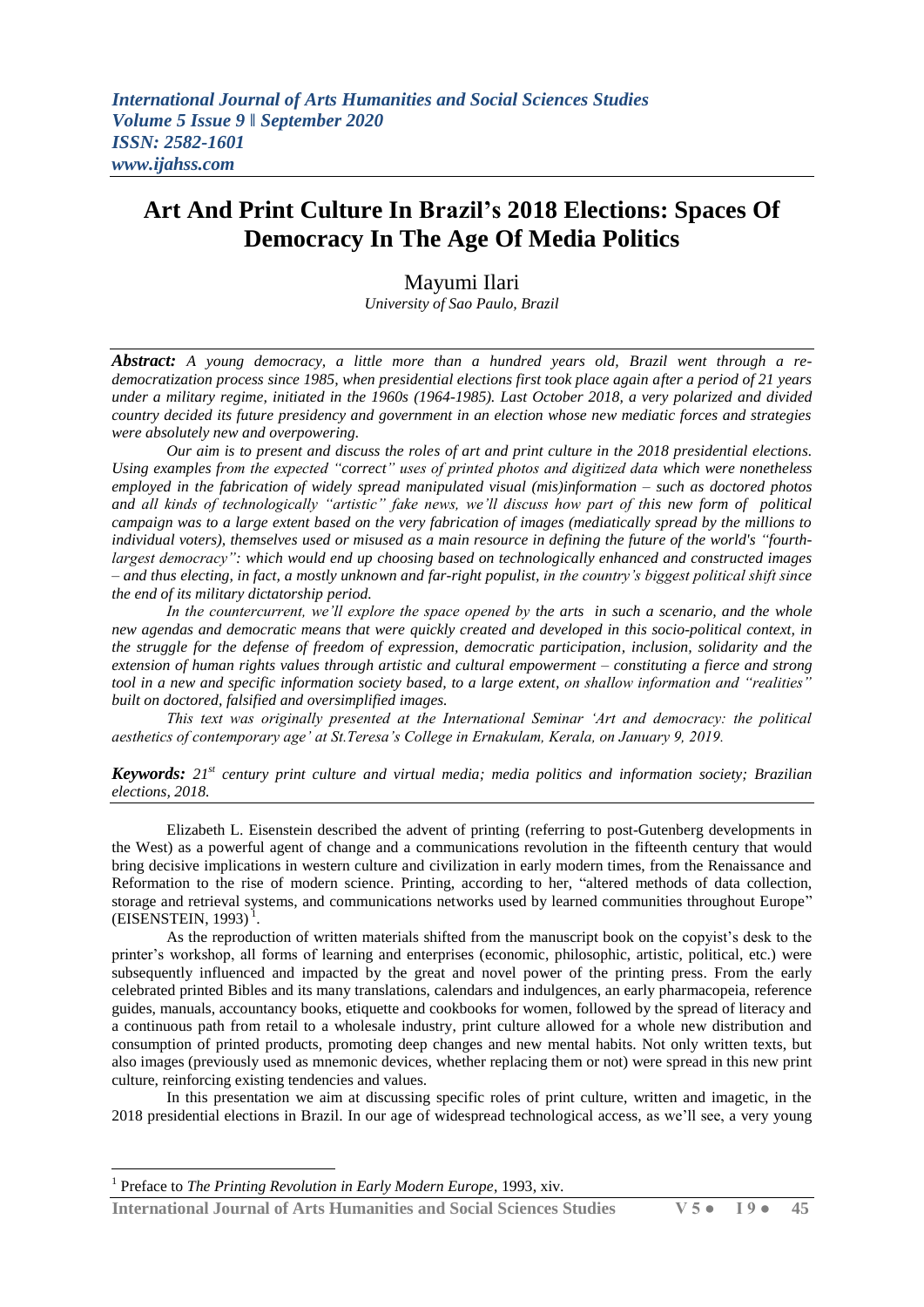democracy<sup>2</sup> - a little more than a hundred years old, has drastically decided its future led, to a great extent, to brand new political experiments in media culture, based on information society's high tech print culture.

Quoting Eisenstein (1993), *Because very old messages affected the uses to which new medium was put and because the difference between transmission by hand copying and by means of print cannot be seen without mentally traversing many centuries, I have had to be (…) elastic with chronological limits. 3*

we will make use of a brief socio-historic perspective, whenever necessary, to understand the range of certain social meanings and values associated with Brazilian past and present.

\* A former colony of Portuguese rule in colonial times, Brazil has lived most of its "civilized" life as a monarchy (1500 - 1889). Following seven decades as a republic under a democratic regime, the country went through a re-democratization process starting in 1985, when presidential elections first took place again after a period of 21 years under a military regime initiated in the 1960s (1964-1985). After the succession of four general elections won by the Workers' Party (PT), a series of coalitions and the impeachment of President Dilma Roussef, in 2016, a very polarized and divided country chose its future presidency and government last October 2018, in an election process whose new mediatic forces and strategies were absolutely new and overpowering.

Our aim in this exposition is to briefly present and discuss the roles of both art and print culture in the 2018 elections. Using examples from the expected "true" uses of printed photos and digitized data which were nonetheless employed in the fabrication of widely spread manipulated visual (mis)information – such as doctored photos and all kinds of technologically "artistic" fake news, we'll discuss how part of this new form of political campaign was to a large extent based on the very fabrication of images (mediatically spread by the millions to individual voters), themselves used or misused as a main resource in defining the future of the world's "fourth-largest democracy": which would end up voting based on technologically enhanced and constructed images – and thus electing, in fact, a mostly unknown and far-right populist, in the country's biggest political shift since the end of the military dictatorship period.

In the countercurrent, we'll explore the space opened by local and national artists in such a scenario, and the whole new agendas and means that were quickly created and developed (whether individually or collectively) in such a socio-political context, in the struggle for the defense of freedom of expression, democratic participation, inclusion, solidarity and the extension of human rights values through artistic and cultural empowerment – which constitute a fierce and strong tool in our new and specific information society based, to a large extent, on shallow information and "realities" built on doctored, falsified and oversimplified images.

## *A mediatic election*

**.** 

Brazilian 2018 presidential election, set in two rounds, was marked by an unprecedented and massive use of print messages and media technology. Also called "the zap election", it was decided in a context in which thousands of doctored images, memes and imagetic fake news of all kinds were deliberately spread to millions of people in the country, mostly by Whatsapp, by media companies hired to massively deceive and induce voters.

As the leading presidential candidate, Luís Inácio Lula da Silva, sat in jail and was barred from running for office, Jair Bolsonaro, an explosive right-wing candidate from a minor party, rose on the polls, amid a scenario of severe corruption accusations and investigations. While the vast majority of deputies named in *Lava Jato* investigations ("Car Wash Operation") ran for reelection, social media ran a decisive role in the country's electoral outcome.

As former president Lula's party (Partido dos Trabalhadores - PT), the Workers' Party, due to his incarceration, supported a new leftwing candidate - Fernando Haddad, former São Paulo mayor and a university professor, controversial and far-right candidate Jair Bolsonaro rose as what was often seen in comparisons as something like "the Donald Trump of the tropics". Though denying links to Steve Bannon (in a partnership publicly announced by one of the candidate's own sons, who published pictures of their meeting on social media), and stating to have no means to pay for such a campaign strategist, Bolsonaro seemed to clearly imitate Trump's strategies. According to Brian Winter, editor-in-chief of Americas Quarterly,

 $2<sup>2</sup>$  After the colonial period ruled by the Portuguese Crown, Brazil became a republic in the year 1889. <sup>3</sup> Idem, xiii.

**International Journal of Arts Humanities and Social Sciences Studies V 5 ● I 9 ● 46**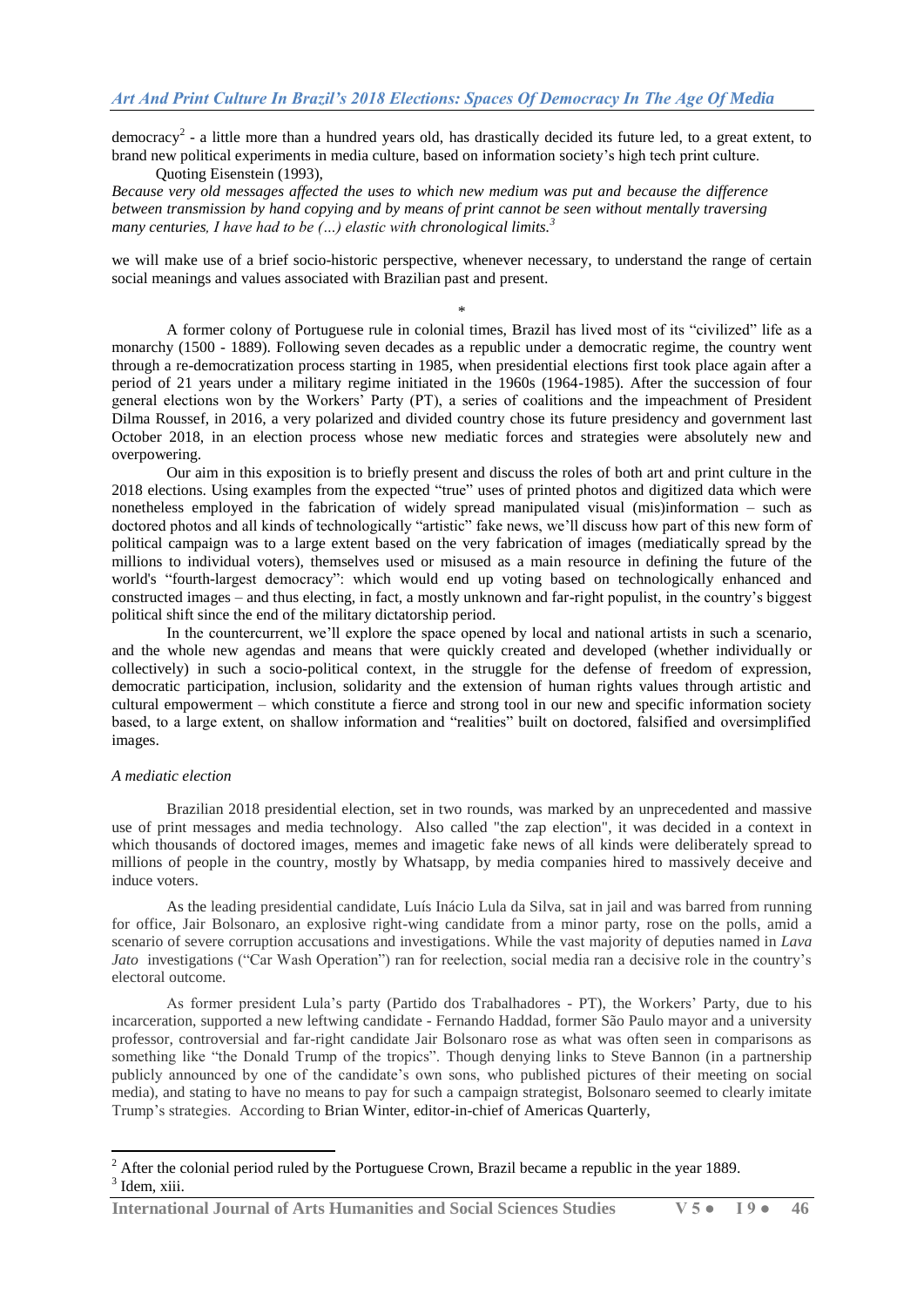Bolsonaro was "openly copying aspects of the Trump strategy" and (Winter) believed it could prove a winning formula. "Donald Trump got elected saying that crime in the inner-cities was out of control, that the economy was a disaster and that the entire political class was corrupt ... All three of those things are indisputably true in Brazil. So if Trump could get elected, imagine what is possible in a country like Brazil right now.

In an extremely polarized election scenario, fraught with political and economic crisis and several complex and difficult questions, in a terribly violent country in which a rising figure of over sixty thousand people are murdered every year<sup>5</sup> (most of them poor and black, living in urban slums) alongside an exponential raise in the number of (alarmingly under-reported) rapes among women/ girls<sup>6</sup> and hate crimes tied to gender, the former army captain and current president in office was named and considered by part of his electorate as ―the Legend‖, due in part to a recurrent and sardonic publicly demeaning of women, African-Brazilians (and black people in general), native indigenous and black (*quilombola*) communities, LGBT people, foreigners/ immigrants, and human rights defenders and leftwing "marxists" in general. In order to put the country back on its tracks again, recurring to conservatism in all areas of life, the far-right candidate was thus viewed as a man "with a strong hand and pulse", who advocated for gun support, discipline, male superiority and even torture and dictatorship, claiming to be able to definitely banish corruption, crime and crooks from the nation.

His stronger opponent, on the other hand, was a candidate coming from a leftwing party that had been slowly shifting to center, involved in intricate coalitions, that had had its last president impeached and the former one imprisoned in highly controversial trials; a party much discredited, long and consistently attacked by mainstream television and print media, defending minorities and proposing a much more progressive agenda.

In this difficult and polarized context, in a vast and unprecedented laboratory of marketing experimentation and technological manipulation, print culture was strategically (mis)used as the great and shiny bait aimed at unsuspecting citizens, mostly conservative or alienated voters who were extraordinarily duped with millions of virtually shared fake news, customized and fabricated especially for electoral means. In that sense, Teodoro draws a close parallel between such a profile and Steve Bannon's spread of misogynist, racist and xenophobic contents as well as fake news:

―Cambridge Analytica had access to Facebook data from millions of users' accounts all over the world. All kinds of data stored by Facebook: likes, comments, private messages. Owning such information, through the use of algorithms, this company could establish detailed individual psychological profiles (…) which were used to find which people would be more susceptible to believe in conspiracy theories (...) and thus change their behavior". (TEODORO, 2018).

In a context of a "cultural" battle of "education versus gun power" (a professor versus a military), "gender variations versus family values and decency", "poverty versus vagrants", "liberated women versus abortion", "God above all, versus society's evils - usually seen in sexual undertones" and the like, the villains "cultural Marxism", "communists", leftwing supporters, educators and (progressive) artists were picked and specially blamed for supporting and spreading a sort of diseased cultural depravity that had its apex in the so-named "gender ideology", possibly the strongest among the dissolute, great "sins" that helped in fact to elect a "legend" president.

Tardáguila, Benevenuto and Ortellado warned, in October 2018, of a poll revealing that 44 percent of voters in Brazil used WhatsApp to read political and electoral information. Even more alarming, PASQUINI (2018) revealed in Folha de São Paulo, one of the country's main newspapers, that a study found that 90% of Bolsonaro's voters believed in fake news. While Facebook and Google were to a small extent able to debunk falsified, fake or maliciously misleading videos, links and images, WhatsApp, based on hard to verify encrypted personal conversations and chat groups, was used to disseminate dirty campaigns:

1

**International Journal of Arts Humanities and Social Sciences Studies V 5 ● I 9 ● 47**

Ouoted in Phillips, 2018.

<sup>&</sup>lt;sup>5</sup> A total 61,597 homicides were registered in 2016, after several years below 60,000.

 $6$  22.918 rape crimes were registered in 2016 (about 62 per day, or one every 2-3 hours), 50,9% of which against 13 year-olds or younger victims, according to the *2018 Brazilian Atlas of Violence*. See rates and figures at http://agenciabrasil.ebc.com.br/geral/noticia/2018-06/atlas-da-violencia-2018-50-das-vitimas-de-estuprotinham-ate-13-anos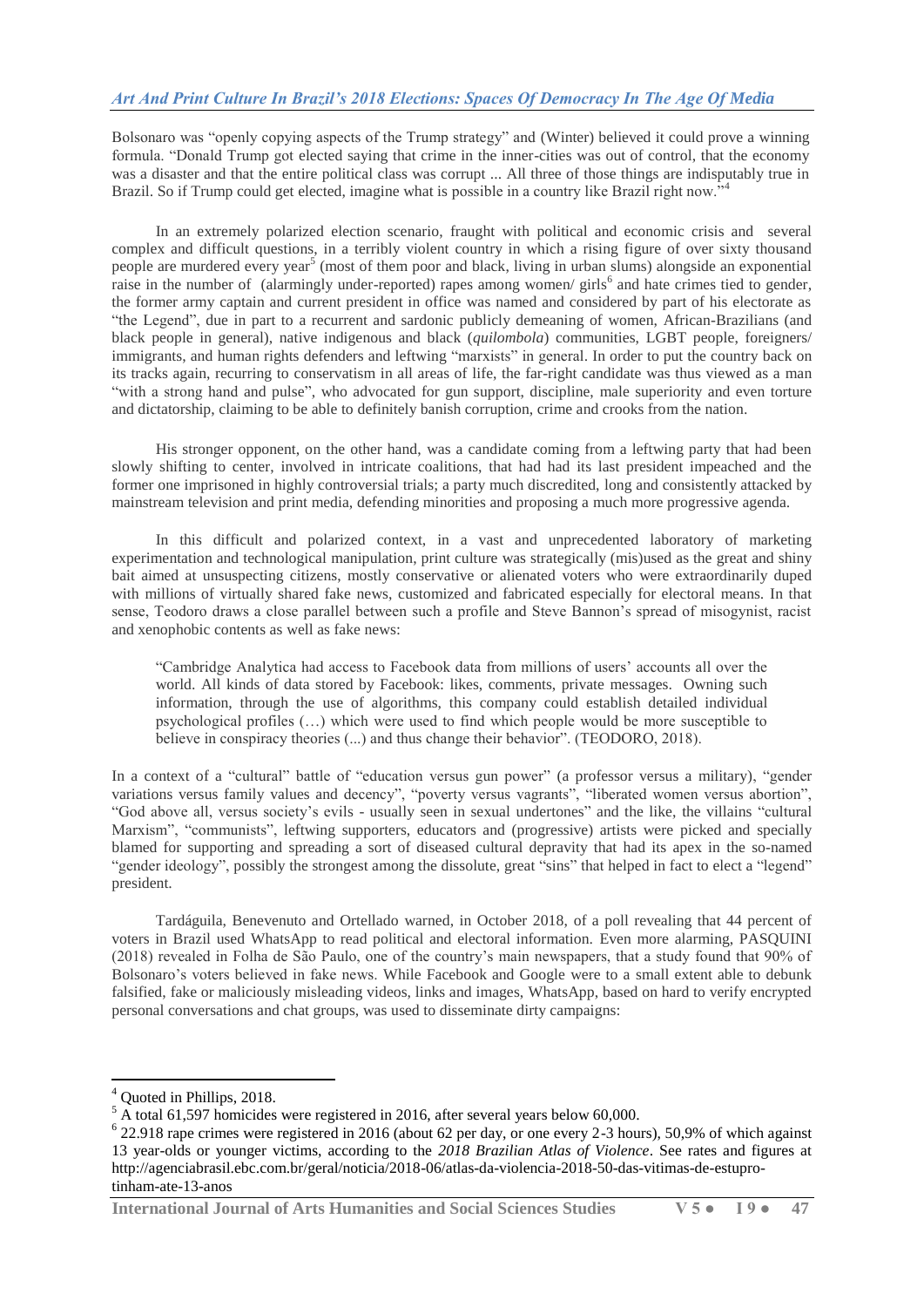It is difficult to establish to what extent these misinformation campaigns are affiliated with political parties or candidates, but their tactics are clear: They rely on a combined pyramid and network strategy in which producers create malicious content and broadcast it to regional and local activists, who then spread the messages widely to public and private groups. From there, the messages travel even further as they are forwarded on by believing individuals to their own contacts. (TARDÁGUILA *et alli*, 2018)

As immediate remedial actions, the authors proposed that the company restricted forwards, limited the number of contacts to whom a user could broadcast (in Brazil, a WhatsApp user is allowed to send a single message to up to 256 contacts at once, which implies that a small, coordinated group can easily feed a largescale disinformation campaign), and limited the size of new groups – all of which were not taken, allegedly due to lack of time<sup>7</sup>.

Concerning the contents of these malicious messages, there were all kinds of topics and distortions $\delta$ . False news spread by Fernando Haddad's and PT's supporters tended to exaggerate data, distorting Jair Bolsonaro's positions on taxes and the minimum wage, or promoting conspiracy theories (right after he was stabbed on Sept. 6, one could find "shared pictures of the candidate entering a hospital smiling, suggesting he had staged the attack. The image, however, was taken before the stabbing". Bolsonaro's supporters, on their turn, would share images portraying politicians, even those from the center-right, as "communists":

The most widely shared image from our sample was a black-and-white photo of Fidel Castro and a young woman. The description accompanying the picture claims the woman is former President Dilma Rousseff, and the text accompanying it suggests Ms. Rousseff was Castro's pupil, a "socialist student." The young woman in the photo, however, is not Ms. Rousseff. The picture was taken in the United States in April 1959, when Ms. Rousseff was only 11. Yet such images are effective in smearing Ms. Rousseff and the Workers' Party — of which Mr. Haddad is a member — in a country where there is much antipathy to communism among the middle class. (IBIDEM)

But the images in the messages go way beyond these aforementioned. In a rough presentation, one could easily point the following<sup>9</sup>: Very short text signs, bearing quotations or impact phrases; Comparative charts; objective data and information; Graphs, tables, statistics; Cartoons and comic strips by little known or renowned artists; Caricatures, memes; mixed photograph-drawing montages; Pictures with sayings or quotations superposed; Short videos I: excerpts of foreign or national news programs; intellectuals' interviews; testimonies; official political propaganda; street scenes; Short videos II: songs, illustrated with images.

A list of recurrent themes includes, but is not restricted to: Election: Political debate (lack of)<sup>10</sup>;Teaching, education; bullets versus books; Hitler; Nazi regime; torture; violence; nepotism; Solidarity; inclusion; vulnerable communities; human rights; (Pope Francis);Military repression; Brazilian dictatorship; victims' testimonies; Women's rights; misogyny; domestic violence and rape laws; feminism; (e.g. Simone de Beauvoir); Brazilian flag and national symbols, venerated, damaged or spoiled; Art and artists; celebrities' testimonies; art as resistance; culture legislation; Specific attacks: offense to Haddad's family; ex-president Dilma Roussef portrayed as stupid, incompetent; Workers' party portrayed as corrupted; feminists portrayed as dirty; Barbie dolls, associated with white upper and middle classes/ privileged class; Religion: Jesus Christ's blessings; religion attacked; human devils; "wicked" religions; (mostly African-Brazilian); PT: thieves and corrupted; free Lula; Lula in prison/ robber/ liar/ corrupted; Racism (e.g. Martin Luther King); equality; Pink Floyd; Roger Waters' show in Brazil; U2 show's mentioning Bolsonaro among Duterte, Trump and others; Family and friends disagreements due to the elections; Gender issues; LGBT and violence; gay-kit; erotic bottles; Violence; gun control or support; state violence; human rights defending criminals; Activist Marielle Franco (previously assassinated, inconclusive investigations); Environment; Amazon forest; hunting license; Indigenous people;

**.** 

**International Journal of Arts Humanities and Social Sciences Studies V 5 ● I 9 ● 48**

 $<sup>7</sup>$  According to the authors, "This year, after the dissemination of rumors on WhatsApp provoked lynchings in</sup> India, the company put restrictions on the number of times that a message could be forwarded. Globally, the number of forwards was reduced to 20, while in India it was reduced to five. WhatsApp should adopt the same measure in Brazil to limit the reach of disinformation." Likewise, they argued that, "In India, it took only a few days for WhatsApp to start making adjustments. The same is possible in Brazil" (TARDÁGUILA et alli, 2018) <sup>8</sup> See further examples of fake news in Alessi, 2018.

<sup>&</sup>lt;sup>9</sup> Image samples will be shown and discussed in the exposition.

<sup>&</sup>lt;sup>10</sup> Candidate Bolsonaro did not show up in any of the several debates in the second round.